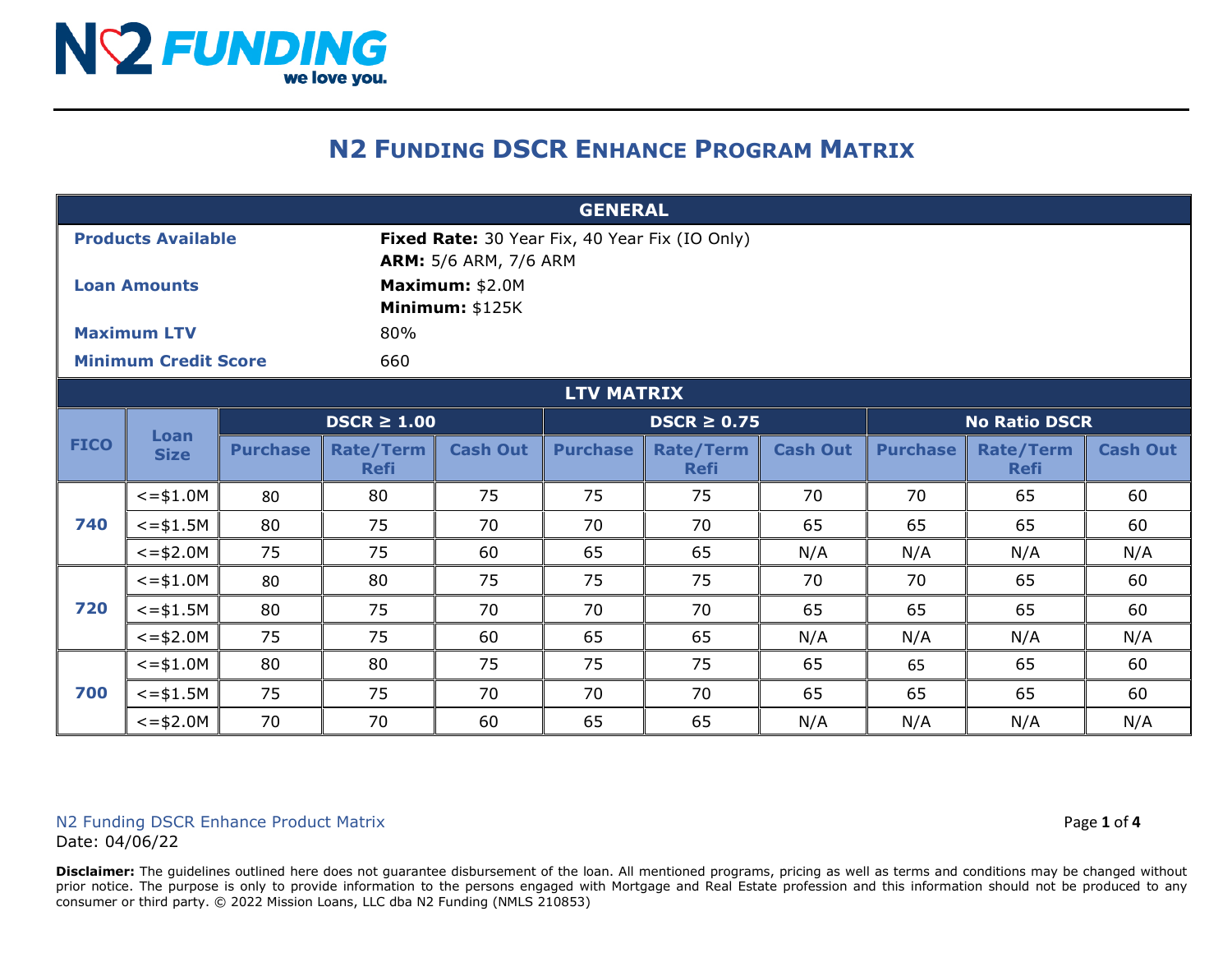# NY FUNDING

| <b>LTV MATRIX (Continued)</b>           |                     |                        |                                 |                                                         |                                                 |                                 |                 |                      |                                 |                 |  |
|-----------------------------------------|---------------------|------------------------|---------------------------------|---------------------------------------------------------|-------------------------------------------------|---------------------------------|-----------------|----------------------|---------------------------------|-----------------|--|
| <b>FICO</b>                             | Loan<br><b>Size</b> | $DSCR \geq 1.00$       |                                 |                                                         | $DSCR \geq 0.75$                                |                                 |                 | <b>No Ratio DSCR</b> |                                 |                 |  |
|                                         |                     | <b>Purchase</b>        | <b>Rate/Term</b><br><b>Refi</b> | <b>Cash Out</b>                                         | <b>Purchase</b>                                 | <b>Rate/Term</b><br><b>Refi</b> | <b>Cash Out</b> | <b>Purchase</b>      | <b>Rate/Term</b><br><b>Refi</b> | <b>Cash Out</b> |  |
| 680                                     | $\le$ = \$1.0M      | 75                     | 75                              | 65                                                      | 65                                              | 65                              | 60              | N/A                  | N/A                             | N/A             |  |
|                                         | $<=$ \$1.5M         | 70                     | 70                              | 60                                                      | N/A                                             | N/A                             | N/A             | N/A                  | N/A                             | N/A             |  |
|                                         | $\le$ = \$2.0M      | 65                     | 65                              | N/A                                                     | N/A                                             | N/A                             | N/A             | N/A                  | N/A                             | N/A             |  |
|                                         | $\le$ = \$1.0M      | 70                     | 70                              | 65                                                      | N/A                                             | N/A                             | N/A             | N/A                  | N/A                             | N/A             |  |
| 660                                     | $<=$ \$1.5M         | 65                     | 65                              | 60                                                      | N/A                                             | N/A                             | N/A             | N/A                  | N/A                             | N/A             |  |
|                                         | $\le$ = \$2.0M      | 60                     | 60                              | N/A                                                     | N/A                                             | N/A                             | N/A             | N/A                  | N/A                             | N/A             |  |
| <b>GENERAL REQUIREMENTS</b>             |                     |                        |                                 |                                                         |                                                 |                                 |                 |                      |                                 |                 |  |
| <b>Characteristics</b>                  |                     |                        |                                 | <b>Parameters</b>                                       |                                                 |                                 |                 |                      |                                 |                 |  |
| <b>Occupancy</b>                        |                     |                        |                                 | <b>Investment Property</b>                              |                                                 |                                 |                 |                      |                                 |                 |  |
| <b>Minimum DSCR</b>                     |                     |                        |                                 | .75x or No Ratio Permissible                            |                                                 |                                 |                 |                      |                                 |                 |  |
| <b>DSCR Calculation</b>                 |                     |                        |                                 | Gross Rent/PITIA (P&I), Gross Rent/ITIA (Interest Only) |                                                 |                                 |                 |                      |                                 |                 |  |
| <b>DSCR No Ratio</b>                    |                     |                        |                                 | Eligible                                                |                                                 |                                 |                 |                      |                                 |                 |  |
|                                         |                     | <b>Payment History</b> |                                 | 0x30x12                                                 |                                                 |                                 |                 |                      |                                 |                 |  |
| <b>Housing Event Seasoning</b>          |                     |                        |                                 |                                                         | $\geq$ 3 years (36 months) clean                |                                 |                 |                      |                                 |                 |  |
| <b>Interest Only</b>                    |                     |                        |                                 |                                                         | Eligible (10/20 IO & 10/30 I/)), ARMs and Fixed |                                 |                 |                      |                                 |                 |  |
| Interest Only Restrictions (DSCR ≥1.00) |                     |                        |                                 | Minimum FICO: 700<br>Maximum LTV: 75%                   |                                                 |                                 |                 |                      |                                 |                 |  |
| Interest Only Restrictions (DSCR ≥0.75) |                     |                        |                                 | Minimum FICO: 700<br>Maximum LTV: 70%                   |                                                 |                                 |                 |                      |                                 |                 |  |

#### N2 Funding DSCR Enhance Product Matrix **And Access 2** of 4 Date: 04/06/22

Disclaimer: The guidelines outlined here does not guarantee disbursement of the loan. All mentioned programs, pricing as well as terms and conditions may be changed without prior notice. The purpose is only to provide information to the persons engaged with Mortgage and Real Estate profession and this information should not be produced to any consumer or third party. © 2022 Mission Loans, LLC dba N2 Funding (NMLS 210853)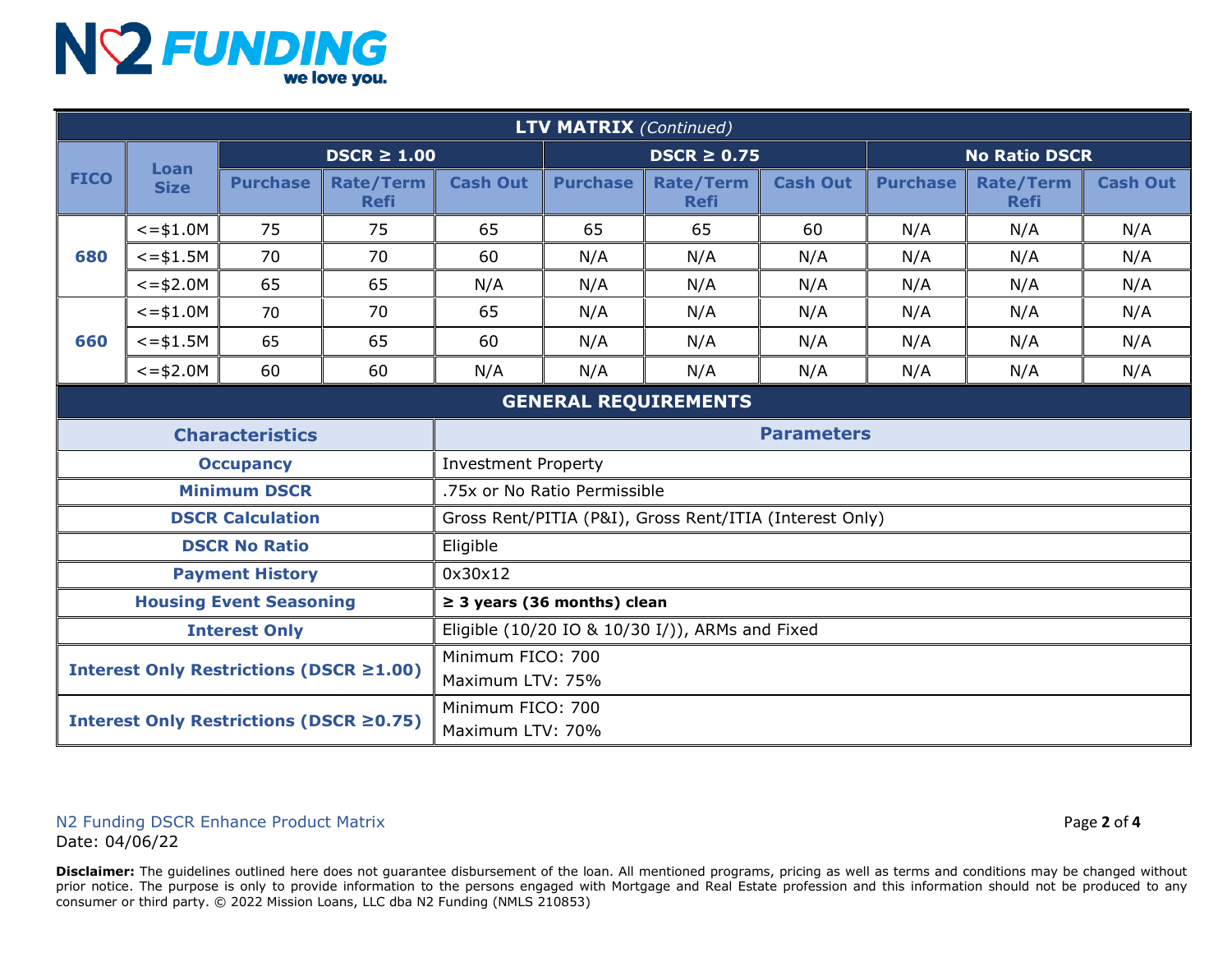## NY FUNDING

| <b>GENERAL REQUIREMENTS (Continued)</b>      |                     |  |  |  |  |  |
|----------------------------------------------|---------------------|--|--|--|--|--|
| <b>Interest Only Restrictions (No Ratio)</b> | Not Permissible     |  |  |  |  |  |
| <b>Personal Guarantee</b>                    | Required            |  |  |  |  |  |
| <b>Prepay Penalties by State</b>             | Permissible by Law  |  |  |  |  |  |
| <b>ARM INFORMATION</b>                       |                     |  |  |  |  |  |
| <b>Characteristics</b>                       | <b>Parameters</b>   |  |  |  |  |  |
| <b>ARM Margin</b>                            | 4.00%               |  |  |  |  |  |
| ARM Caps (5/6m)                              | 2/1/5               |  |  |  |  |  |
| ARM Caps (7/6m)                              | 5/1/5               |  |  |  |  |  |
| <b>Reset Period</b>                          | 6 Months            |  |  |  |  |  |
| <b>Index</b>                                 | 30 Day Average SOFR |  |  |  |  |  |
| <b>ARM Floor</b>                             | Floor=Margin        |  |  |  |  |  |
| <b>PROPERTY TYPE</b>                         |                     |  |  |  |  |  |
| <b>Characteristics</b>                       | <b>Parameters</b>   |  |  |  |  |  |
| 2-4 Units                                    | Max 75% LTV         |  |  |  |  |  |
| <b>Warrantable Condos/ Cooperatives</b>      | Max 75% LTV         |  |  |  |  |  |
| <b>Non-Warrantable Condos</b>                | Max 75% LTV         |  |  |  |  |  |
| <b>Rural Properties</b>                      | Not Eligible        |  |  |  |  |  |
| <b>Declining Markets</b>                     | 5% LTV Reduction    |  |  |  |  |  |

Disclaimer: The guidelines outlined here does not guarantee disbursement of the loan. All mentioned programs, pricing as well as terms and conditions may be changed without prior notice. The purpose is only to provide information to the persons engaged with Mortgage and Real Estate profession and this information should not be produced to any consumer or third party. © 2022 Mission Loans, LLC dba N2 Funding (NMLS 210853)